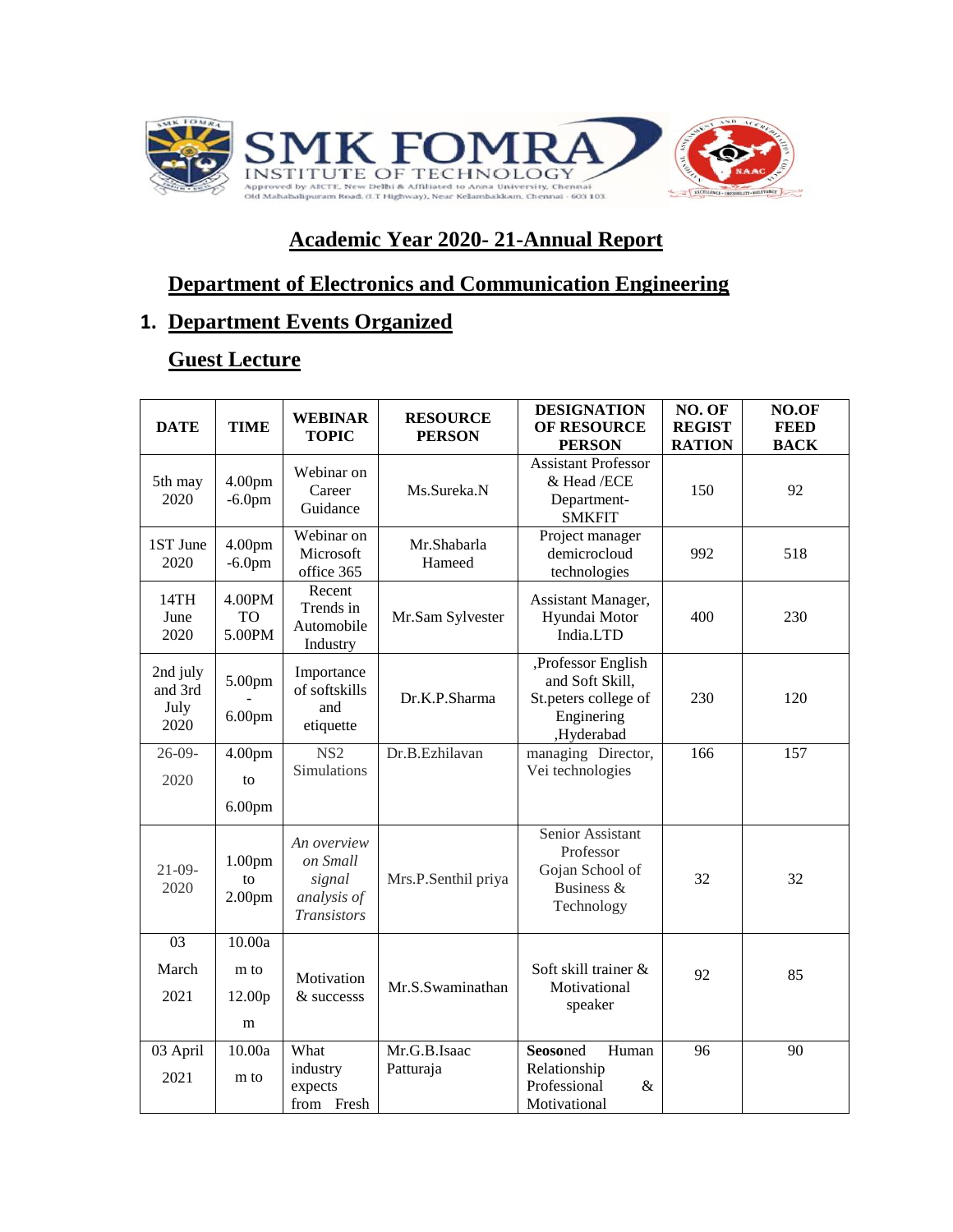| 12.00 <sub>p</sub><br>m | $\blacksquare$<br>Engineering<br>graduates | Speaker.<br>PVT.Ltd | Sanmina |  |
|-------------------------|--------------------------------------------|---------------------|---------|--|
|                         |                                            |                     |         |  |

#### **Seminar**

| <b>DATE</b> | TIM                     | <b>SEMINAR</b>                                                                       | <b>RESOURCE</b>    | <b>DESIGNATION OF</b>                                                            | <b>NO. OF STUDENT</b> |
|-------------|-------------------------|--------------------------------------------------------------------------------------|--------------------|----------------------------------------------------------------------------------|-----------------------|
|             | Е                       | <b>TOPIC</b>                                                                         | <b>PERSON</b>      | <b>RESOURCE PERSON</b>                                                           | <b>PARTICIPATION</b>  |
| 20.03.21    | $1.00$ to<br>3.00<br>pm | microprocesor $\&$<br>microcontroller<br>applications in<br>robotics &<br>automation | Mr.<br>Ezhilarasan | &<br>Research<br>head<br>Hardware Engineer<br>of<br><b>JPN</b> Inforech Solution | 28                    |

#### **Institutional Activity (2020-2021)**

| Name of the<br>No. scheme            | Organising unit /<br><b>Agency / collaborating</b><br>agency | Name of the<br>activity                     | Number of teachers<br>coordinated in such<br>activites | Number of students<br>participated in such<br>activites |
|--------------------------------------|--------------------------------------------------------------|---------------------------------------------|--------------------------------------------------------|---------------------------------------------------------|
| Sadak<br>Suraksha -<br>Jeevan Raksha | Government of<br>Tamilnadu                                   | Road Safety<br>Awareness - Mini<br>Marathon | 12                                                     | 432                                                     |
| Safe Blood for<br>All                | Rotary Club of Chennai<br>and Apollo Hospitals,<br>Chennai   | Donate Blood,<br>Save a Life                |                                                        | 125                                                     |

# **Details of workshop, seminars, conference, papers published in the journal by the faculties of Department of Electrical and Electronics Engineering**

1. **Guest Lecture Delivered :** At "Gojan school of Business & Technology" on Microprocessor & Microcontroller application & development" On 22.09.20.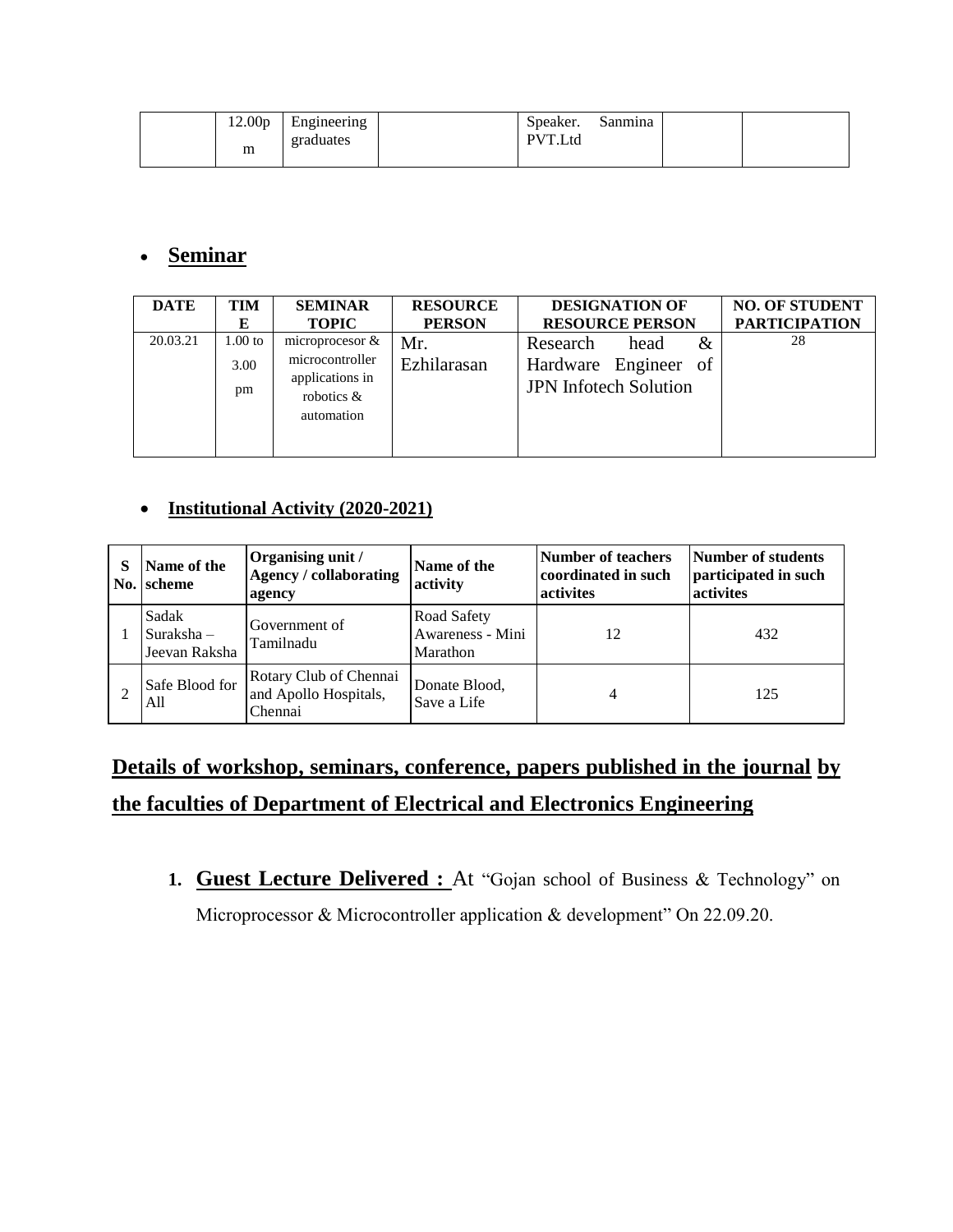| S.No | <b>TOPIC</b>    | Event      | Date        | Organized by         | Target       |
|------|-----------------|------------|-------------|----------------------|--------------|
|      |                 |            |             |                      | Audience     |
|      |                 |            |             |                      |              |
|      |                 |            |             |                      |              |
| 1.   | PLC programming | <b>FDP</b> | 15.02.21 TO | <b>NITTTR</b>        | Electronic   |
|      | using $820$     |            | 19.02.21    | ,CHENNAI             | Engineers,   |
|      | Controllers     |            |             |                      | researchers. |
|      |                 |            |             |                      | faculties    |
| 2.   | Electronics     | <b>FDP</b> | 24.05.21 TO | <b>Department of</b> | Electronic   |
|      | $Circuits - I$  |            | 29.05.21    | Electronics and      | Engineers,   |
|      |                 |            |             | Communication        | researchers, |
|      |                 |            |             | Engineering, Anna    | faculties    |
|      |                 |            |             | University, Chennai  |              |

# **Faculty Publication Details**

- 1. The paper titled "Charging Station for E-Vehicles using solar & IOT" Published in the International Journal of Advanced Research in Electrical, Electronics and Instrumentation Engineering (IJAREEIE), Volume 10 , Issue 7 , July 2021, Chennai, Tamilnadu.
- 2. The paper titled "Deterrence and defense against Primary User Emulation Attack Using Area correlation based Localization Technique" published in the Proceeding by Springer at the INTERNATIONAL CONFERENCE ON INNOVATIVE TECHNOLOGY FOR SUSTAINABLE DEVELOPMENT (ICITSD2021) held form 27th to 29th January, 2021 at Vellore Institute of Technology (VIT), Chennai, India.(Published in Scopus Index).

# **Contributions made by the STUDENTS of Electrical and Electronics Engineering:**

- **Paper presentation**
	- 1. The paper titled "Charging Station for E-Vehicles using solar & IOT" Published in the International Journal of Advanced Research in Electrical, Electronics and Instrumentation Engineering (IJAREEIE), Volume 10 , Issue 7 , July 2021, Chennai, Tamilnadu.
	- 2. The paper was presented **by the stude**nts, Ashwin, Manvitha, Ummu Salma & Jammu Mounika, **at the "**National Conference **o**n **Adva**ncements in Emerging Technologies (NCAET-2021)" organi*zed by the ECE departme*nt of Meenakshi Sundarajan Engineering College, Chennai on 10<sup>th</sup> April 2021.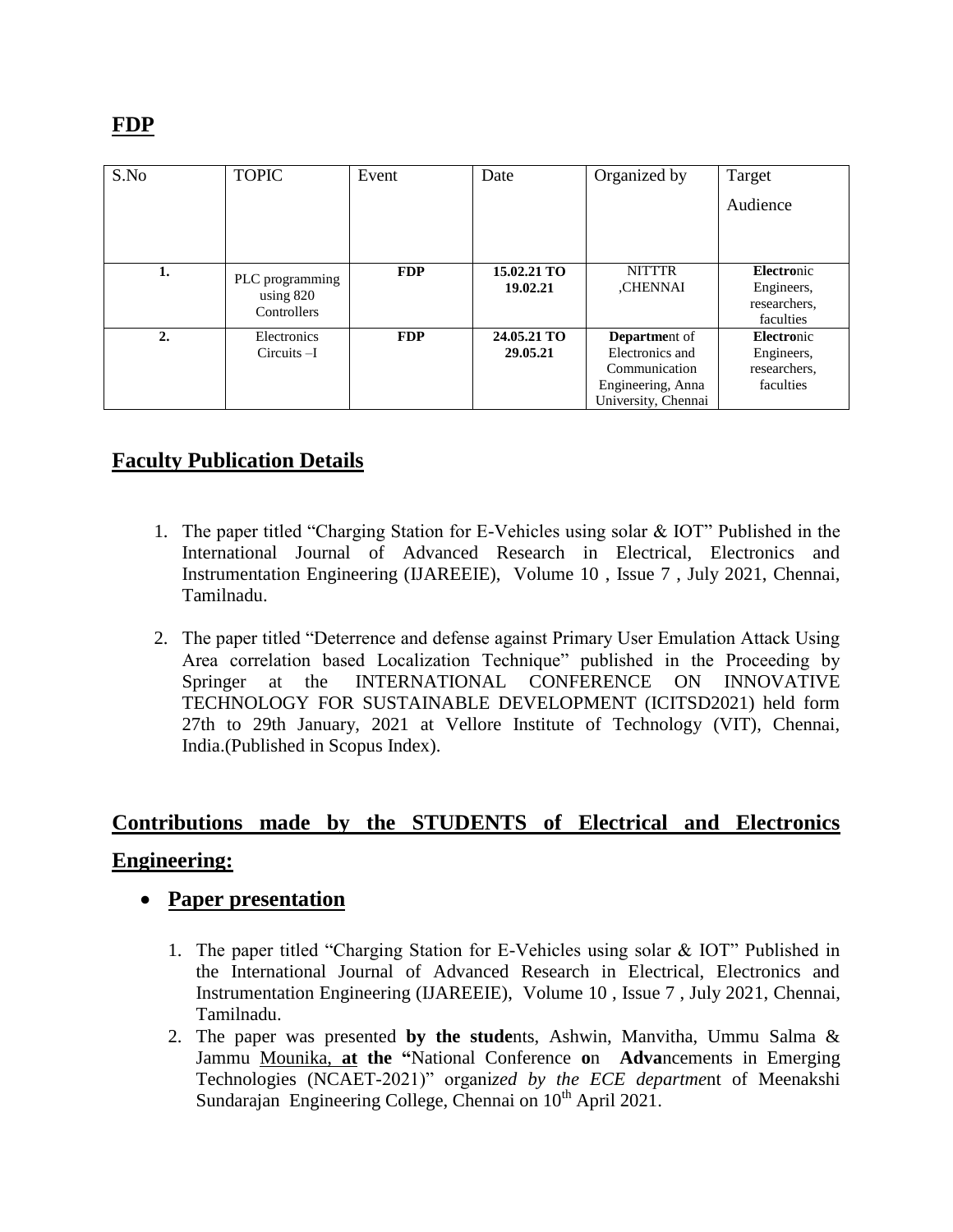# **Department of Computer Science and Engineering**

| N <sub>o</sub> | Name of the    | Name of the Training       | organized by         | Duration | . Dates    |
|----------------|----------------|----------------------------|----------------------|----------|------------|
|                | Faculty        | Program attended           | the Training         |          | From To    |
|                |                |                            | Center               |          |            |
| 1              | Vijaianand.S.K | "Inculcating Universal     | <b>AICTE</b>         | 5 Days   | 19.10.2020 |
|                |                | Human Values in Technical  |                      |          |            |
|                |                | Education"                 |                      |          | 23.10.2020 |
|                |                | Cryptography and Network   | <b>ANNA</b>          | 8 Days   | 14.06.2021 |
|                |                | Security                   | <b>UNIVERSITY</b>    |          |            |
|                |                |                            |                      |          | 19.05.2021 |
|                |                | Theory of Computation      | Sri Sai ram          | 5 Days   | 22.06.2020 |
|                |                |                            | Institute of         |          |            |
| $\overline{c}$ | Vinod.D        |                            | Technology           |          | 26.06.2020 |
|                |                | <b>Integrated Advanced</b> | <b>SRM</b> Institute | 5 Days   | 04.06.2020 |
|                |                | Technologies to Industry   | of science and       |          |            |
|                |                | 4.0                        | technology           |          | 08.06.2020 |
|                |                | Understanding OBS studio   | Dr.M.G.R             | 2 Days   | 10.06.2020 |
|                |                | & Stream yard for E-       | Educational          |          |            |
|                |                | Content creation and Live  | and Research         |          | 11.06.2020 |
|                |                | Streaming                  | Institute            |          |            |
| 3              | Boopathi.U     | Artificial Integrated web  | Easwari              | 5 Days   | 25.05.2021 |
|                |                | services                   | Engineering          |          |            |
|                |                |                            | college              |          | 29.05.2021 |

#### DEPARTMENT OF Science & Humanities

| N <sub>o</sub> | Name of the   | Name of the Training      | organized by         | Duration | Dates From - To |
|----------------|---------------|---------------------------|----------------------|----------|-----------------|
|                | Faculty       | Program attended          | the Training         |          |                 |
|                |               |                           | Center               |          |                 |
| 1              | P.Arunachalam | Smart Technologies for    |                      | 7 Days   | 01.09.2020      |
|                |               | Drug Design, Energy and   |                      |          |                 |
|                |               | Environment               |                      |          | 07.09.2020      |
| $\overline{2}$ |               | Futuristic trends of      | <b>SRM</b> Institute | 6 Days   | 13.07.2020      |
|                |               | language and literature - | of science and       |          |                 |
|                |               | Impact on 21st century    | technology           |          | 18.07.2020      |
|                |               | Learners                  |                      |          |                 |
| 3              |               | Recent trends in          | St.Joseph,s          | 2 Days   | 29.05.2020      |
|                |               | <b>Material Frontiers</b> | college of           |          |                 |
|                |               |                           | Engineering          |          | 30.05.2020      |
| $\overline{4}$ |               | Online UHV Refresher      | <b>AICTE</b>         | 5 Days   | 15.02.2021      |
|                |               |                           |                      |          |                 |
|                |               |                           |                      |          | 19.02.2021      |
| 5              |               | <b>Smart and Nano</b>     | Easwari              | 5 Days   | 14.09.2020      |
|                |               | Materials                 | Engineering          |          |                 |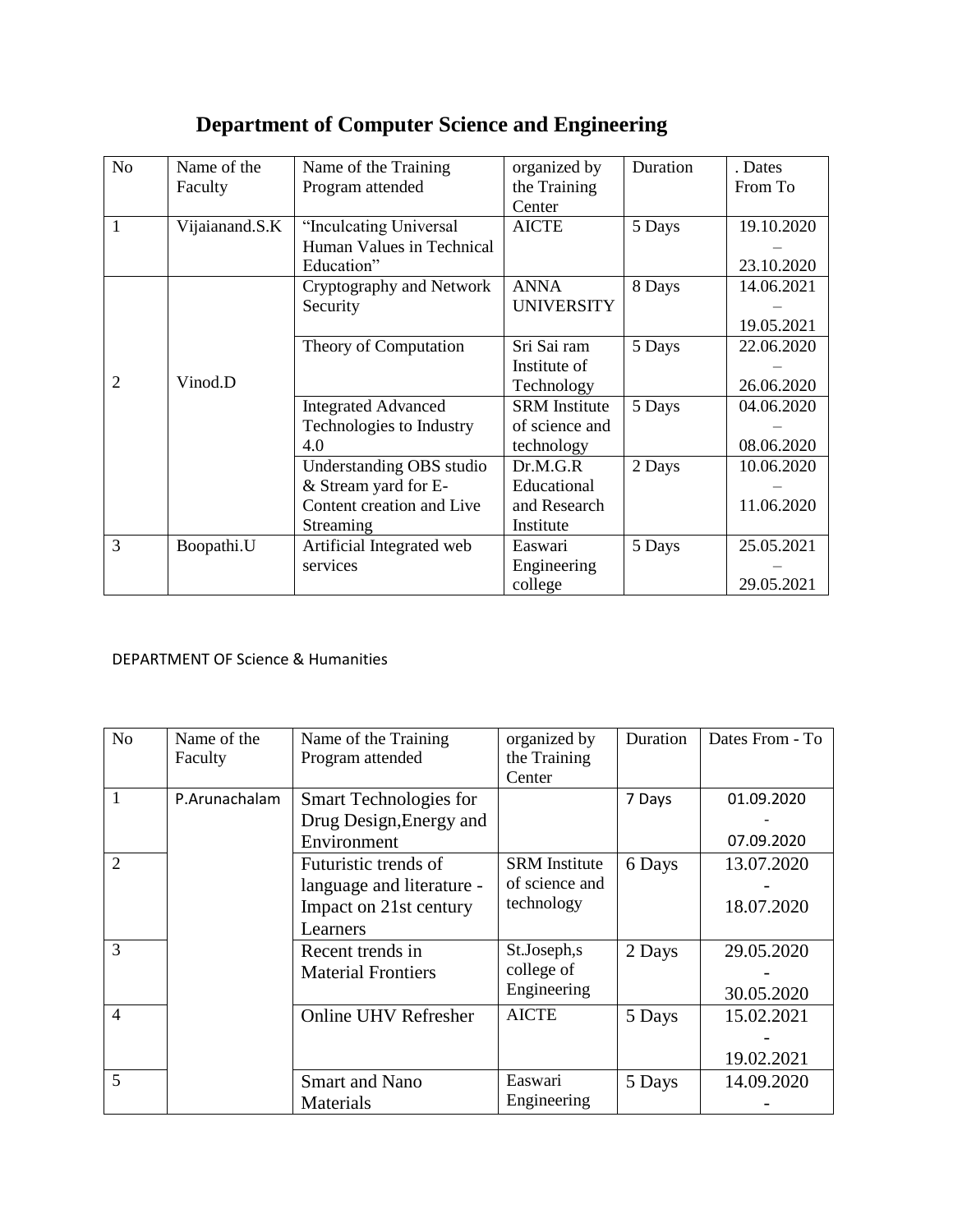|              |                              | college      |        | 18.09.2020 |
|--------------|------------------------------|--------------|--------|------------|
| $\mathbf{a}$ | <b>Inculcating Universal</b> | <b>AICTE</b> | 5 Days | 24.08.2020 |
|              | Human Values in              |              |        |            |
|              | <b>Technical Education</b>   |              |        | 28.08.2020 |
|              | <b>Inculcating Universal</b> | <b>AICTE</b> | 5 Days | 19.10.2020 |
|              | Human Values in              |              |        |            |
|              | <b>Technical Education</b>   |              |        | 23.10.2020 |

#### **DEPARTMENT OF MECHANICAL ENGINEERING**

| N <sub>0</sub> | <b>Name of the Faculty</b> | Name of the<br><b>Training</b><br>Program<br>attended             | organized by<br>the Training<br><b>Center</b>                       | <b>Duration</b>   | . Dates<br><b>From To</b> |
|----------------|----------------------------|-------------------------------------------------------------------|---------------------------------------------------------------------|-------------------|---------------------------|
| $\mathbf{1}$   | <b>R.ASHOK KUMAR</b>       | Recent<br>Advancement in<br>mechanical<br>engineering             | <b>Bharath</b><br>institute of<br>Engineering<br>$\&$<br>Technology | Five Days         | 22.06.2020<br>26.06.2020  |
| $\overline{2}$ | <b>R.ASHOK KUMAR</b>       | Fracture<br>mechanics                                             | PES institute<br>of technology<br>and<br>managements                | Three Days        | 24.06.2020<br>26.06.2020  |
| 3              | <b>R.ASHOK KUMAR</b>       | Future trends in<br>shipping                                      | <b>AMET</b>                                                         | <b>Five Days</b>  | 01.06.2021<br>05.06.2021  |
| $\overline{4}$ | <b>R.ASHOK KUMAR</b>       | <b>Friction</b> stir<br>welding                                   | AAA college<br>of<br>engineering<br>and<br>technology               | <b>Three Days</b> | 09.07.2020<br>11.07.2020  |
| 5              | <b>R.ASHOK KUMAR</b>       | Advancement in<br>manufacturing<br>and optimization<br>techniques | Jayamukhi<br>institute of<br>technological<br>science               | <b>Five Days</b>  | 22.06.2020<br>26.06.2020  |
| 6              | <b>R.ASHOK KUMAR</b>       | <b>IPRs</b> for<br>professional<br>innovators                     | Vinayaka<br>Mission<br>Research and<br>Foundation                   | <b>Five Days</b>  | 16.06.2020<br>20.06.2020  |
| $\overline{7}$ | <b>R.ASHOK KUMAR</b>       | Open<br>Educational<br>Resources                                  | Tamilnadu<br>Open<br>University                                     | <b>Two Days</b>   | 04.06.2020<br>05.06.2020  |
| 8              | <b>R.ASHOK KUMAR</b>       | Advanced<br>Materials<br>Research                                 |                                                                     | <b>Five Days</b>  | 15.02.2020<br>19.06.2020  |